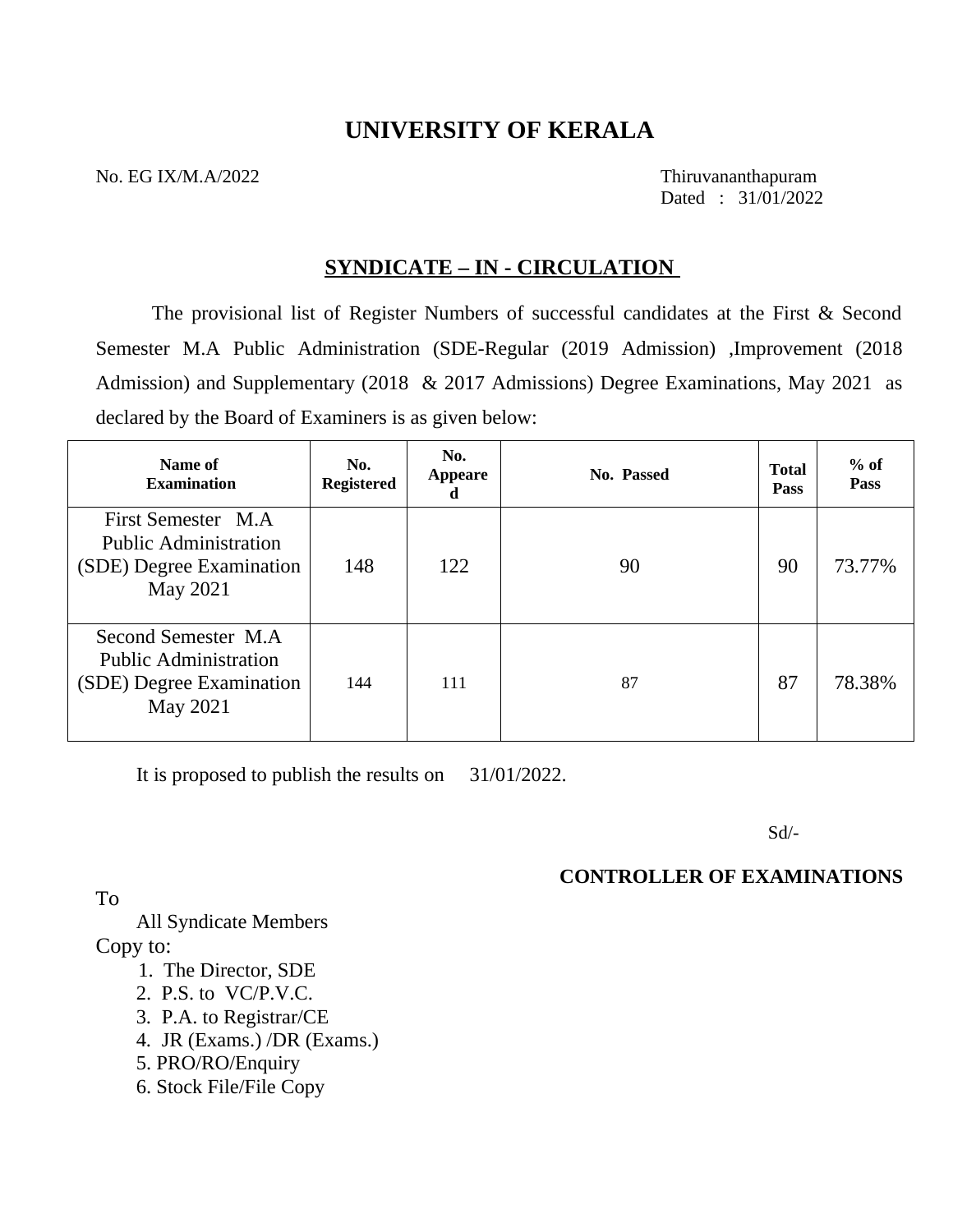Not to be published before 31/01/2022

**No.EG IX/M.A/2022**

# **UNIVERSITY OF KERALA**

# **NOTIFICATION**

The following is the provisional list of successful candidates at the First and Second Semester M.A Public Administration (SDE-Regular (2019 Admission) ,Improvement (2018 Admission) and Supplementary (2018 & 2017 Admissions) Degree Examinations,May 2021.The last date for receipt of application in this office for scrutiny and revaluation will be 10/02/2022.The candidates can make use of draft marklists available in the University website for submitting applications for scrutiny and revaluation via online.

Sd/-

# **CONTROLLER OF EXAMINATIONS**

University Buildings, Thiruvananthapuram Dated: 31 /01*/*2022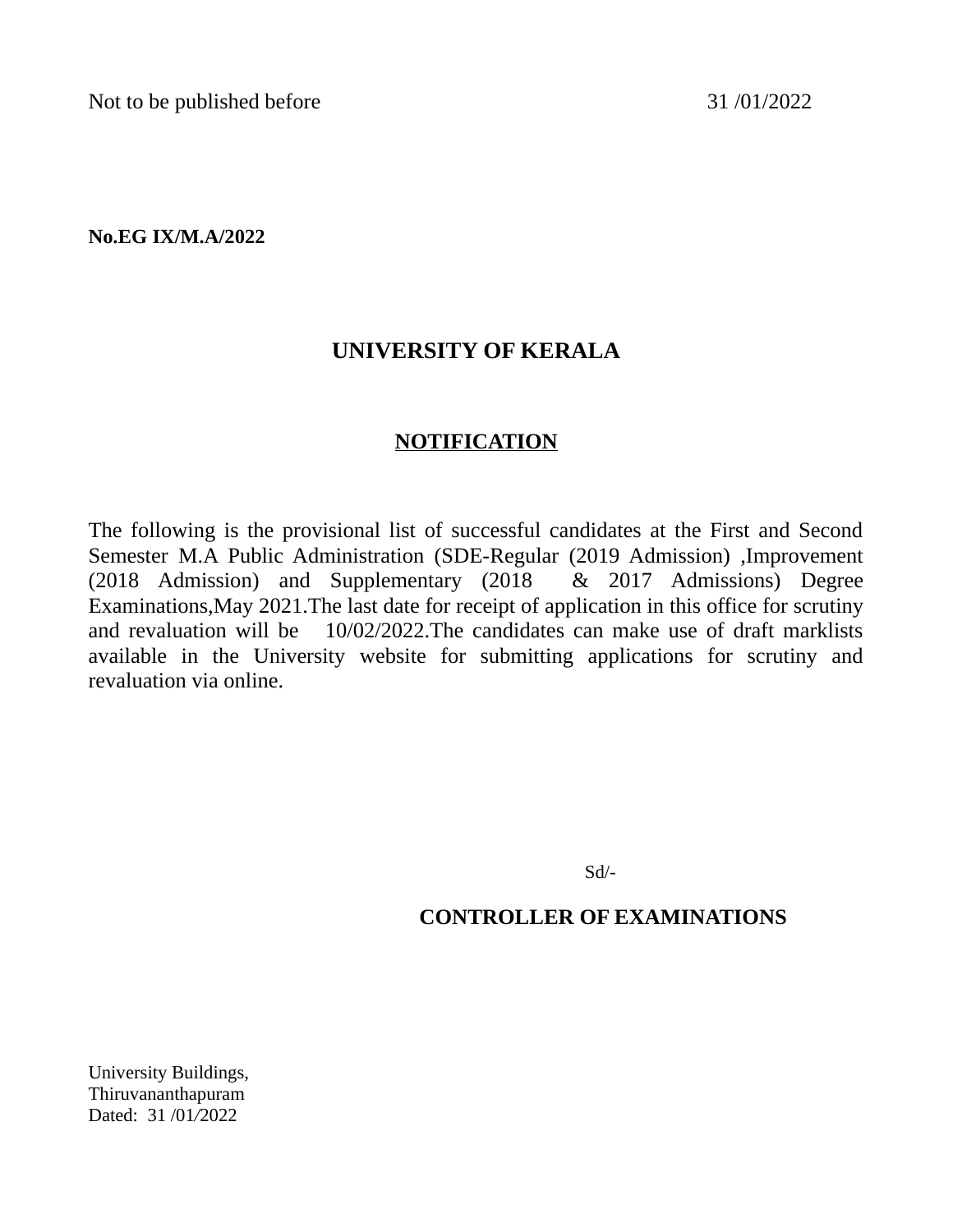#### **College Code:00**

## **SDE Kariyavattom**

#### **M.A.-Public Administration (833)**

| <b>ALL PASS</b>        |           |           |             |             |
|------------------------|-----------|-----------|-------------|-------------|
| 833181094              | 1115      |           |             |             |
| 833191001              | 1021      | 1032      | 1033        | 1045        |
| 1046                   | 1047      | 1048      | 1049        | 1063        |
| 1069                   | 1080      | 1097      | 1147        | 1156        |
| 1167                   |           |           |             |             |
| <b>PASSED IN PARTS</b> |           |           |             |             |
| 833191022(1,4)         | 1035(1,4) | 1052(3)   | 1083(2,3,4) | 1098(1,3,4) |
| 1140(1,2)              | 1141(1,2) | 1159(1,3) |             |             |
|                        |           |           |             |             |

**College Code:02**

# **Govt. Sanskrit College, Thiruvananathapuram**

### **M.A.-Public Administration (833)** ALL PASS<br>833191016 PASSED IN PARTS 833191016 1026 1027 1031 1054 1055 1065 1065 1068 1073 1084 1139 1142 1158  $\overline{833191013(2)}$  1038(1) 1066(1,2) 1122(2,3,4) 1154(2,3,4)

**College Code:03**

# **Govt. Arts College, Thiruvananthapuram**

### **M.A.-Public Administration (833)**

| <b>ALL PASS</b> |      |       |      |      |
|-----------------|------|-------|------|------|
| 833171053       | 1072 | 1087  | 1099 | 1120 |
| 1125            | 1128 | l 141 |      |      |
| 833181030       | 1067 |       |      |      |
|                 |      |       |      |      |

#### PASSED IN PARTS

No Eligible Students

**College Code:06**

## **M. G. College, Thiruvananthapuram**

| <b>M.A.-Public Administration (833)</b>           |           |             |      |      |
|---------------------------------------------------|-----------|-------------|------|------|
| ALL PASS<br>833181059                             | 1097      |             |      |      |
| 833191014                                         | 1061      | 1078        | 1088 | 1144 |
| PASSED IN PARTS<br>833181040(1)<br>833191008(1,2) | 1055(1,4) | 1102(1,3,4) |      |      |

**College Code:14**

## **National College, Ambalathara**

### **M.A.-Public Administration (833)**

ALL PASS 833181017

PASSED IN PARTS  $833191081(1,4)$  1145(1,3,4)

**College Code:15**

# **N.S.S . Neeramankara,Thiruvananthapuram**

**M.A.-Public Administration (833)**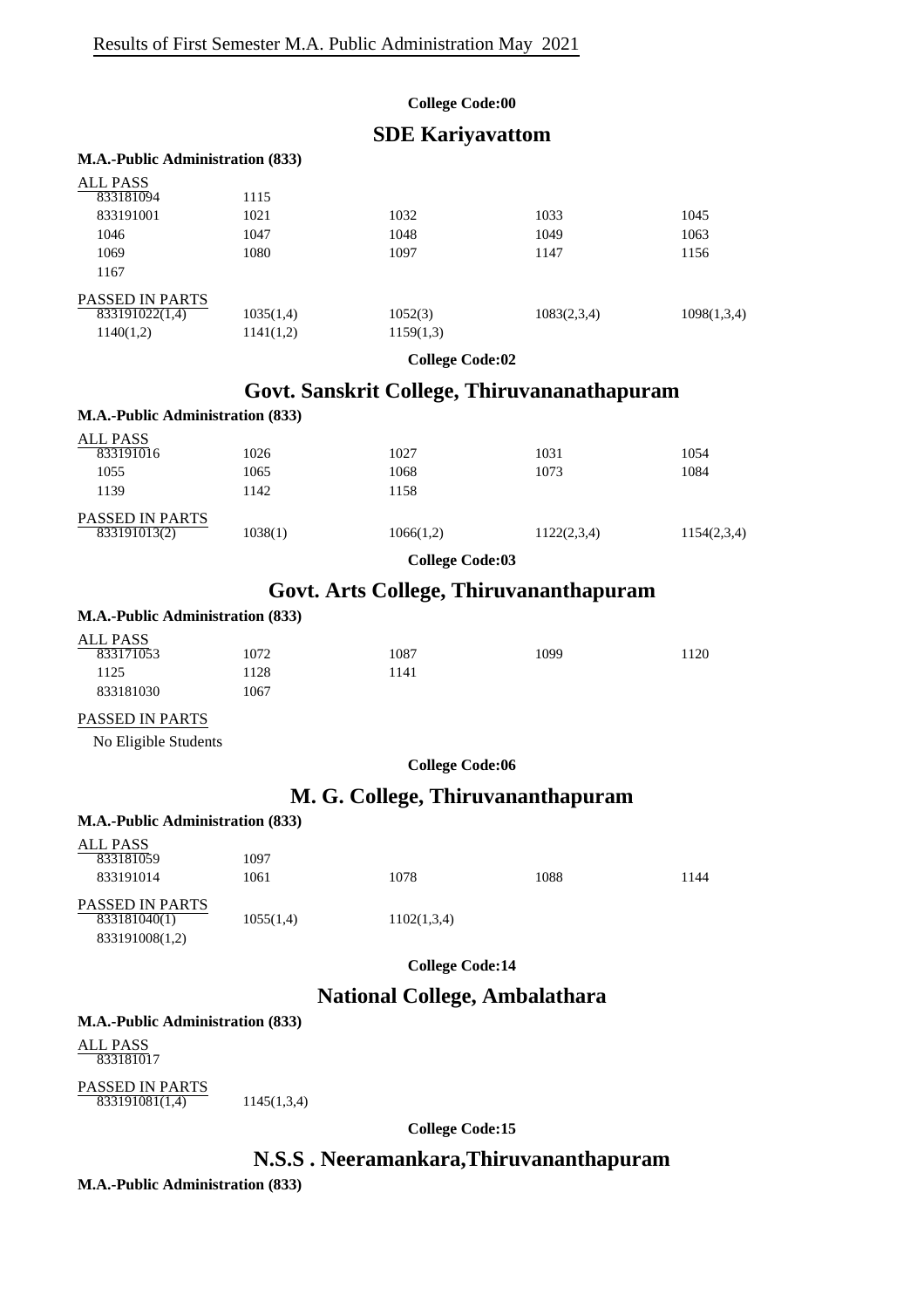| <b>ALL PASS</b><br>833181018<br>833191015           | 1038<br>1037 | 1070                                 | 1160                                       | 1161                                                                  |
|-----------------------------------------------------|--------------|--------------------------------------|--------------------------------------------|-----------------------------------------------------------------------|
| PASSED IN PARTS                                     |              |                                      |                                            |                                                                       |
| No Eligible Students                                |              |                                      |                                            |                                                                       |
|                                                     |              | <b>College Code:17</b>               |                                            |                                                                       |
|                                                     |              |                                      | V. T. M. N. S. S. College, Dhanuvachapuram |                                                                       |
| M.A.-Public Administration (833)                    |              |                                      |                                            |                                                                       |
| <b>ALL PASS</b><br>833191003<br>1112                | 1064<br>1135 | 1089                                 | 1090                                       | 1091                                                                  |
| PASSED IN PARTS<br>833191136(2,4)                   | 1149(1,2,4)  |                                      |                                            |                                                                       |
|                                                     |              | <b>College Code:19</b>               |                                            |                                                                       |
|                                                     |              | <b>Christian College, Kattakkada</b> |                                            |                                                                       |
| M.A.-Public Administration (833)                    |              |                                      |                                            |                                                                       |
| <b>ALL PASS</b><br>833181118<br>833191051           |              |                                      |                                            |                                                                       |
|                                                     | 1077         | 1127                                 |                                            |                                                                       |
| PASSED IN PARTS<br>No Eligible Students             |              |                                      |                                            |                                                                       |
|                                                     |              | <b>College Code:22</b>               |                                            |                                                                       |
|                                                     |              |                                      |                                            |                                                                       |
|                                                     |              |                                      |                                            | A J College of Science and Technology, Thonnakkal, Thiruvananthapuram |
| M.A.-Public Administration (833)<br><b>ALL PASS</b> |              |                                      |                                            |                                                                       |
| 833181043<br>833191103                              |              |                                      |                                            |                                                                       |
| PASSED IN PARTS                                     |              |                                      |                                            |                                                                       |
| No Eligible Students                                |              |                                      |                                            |                                                                       |
|                                                     |              | <b>College Code:27</b>               |                                            |                                                                       |
|                                                     |              | <b>S.N. College, Chathanoor</b>      |                                            |                                                                       |
| M.A.-Public Administration (833)                    |              |                                      |                                            |                                                                       |
| <b>ALL PASS</b><br>833181053                        |              |                                      |                                            |                                                                       |
| 833191028<br>1130                                   | 1036<br>1137 | 1040<br>1163                         | 1062                                       | 1118                                                                  |
| PASSED IN PARTS                                     |              |                                      |                                            |                                                                       |
| No Eligible Students                                |              |                                      |                                            |                                                                       |
|                                                     |              | <b>College Code:34</b>               |                                            |                                                                       |
|                                                     |              | D.B. College, Sasthamcottah          |                                            |                                                                       |
| M.A.-Public Administration (833)                    |              |                                      |                                            |                                                                       |
| <b>ALL PASS</b><br>833191023                        | 1024         | 1041                                 | 1050                                       |                                                                       |
| PASSED IN PARTS<br>833191019(1,4)                   |              |                                      |                                            |                                                                       |
|                                                     |              | <b>College Code:42</b>               |                                            |                                                                       |
|                                                     |              | S. G. College, Kottarakkara          |                                            |                                                                       |
| M.A.-Public Administration (833)                    |              |                                      |                                            |                                                                       |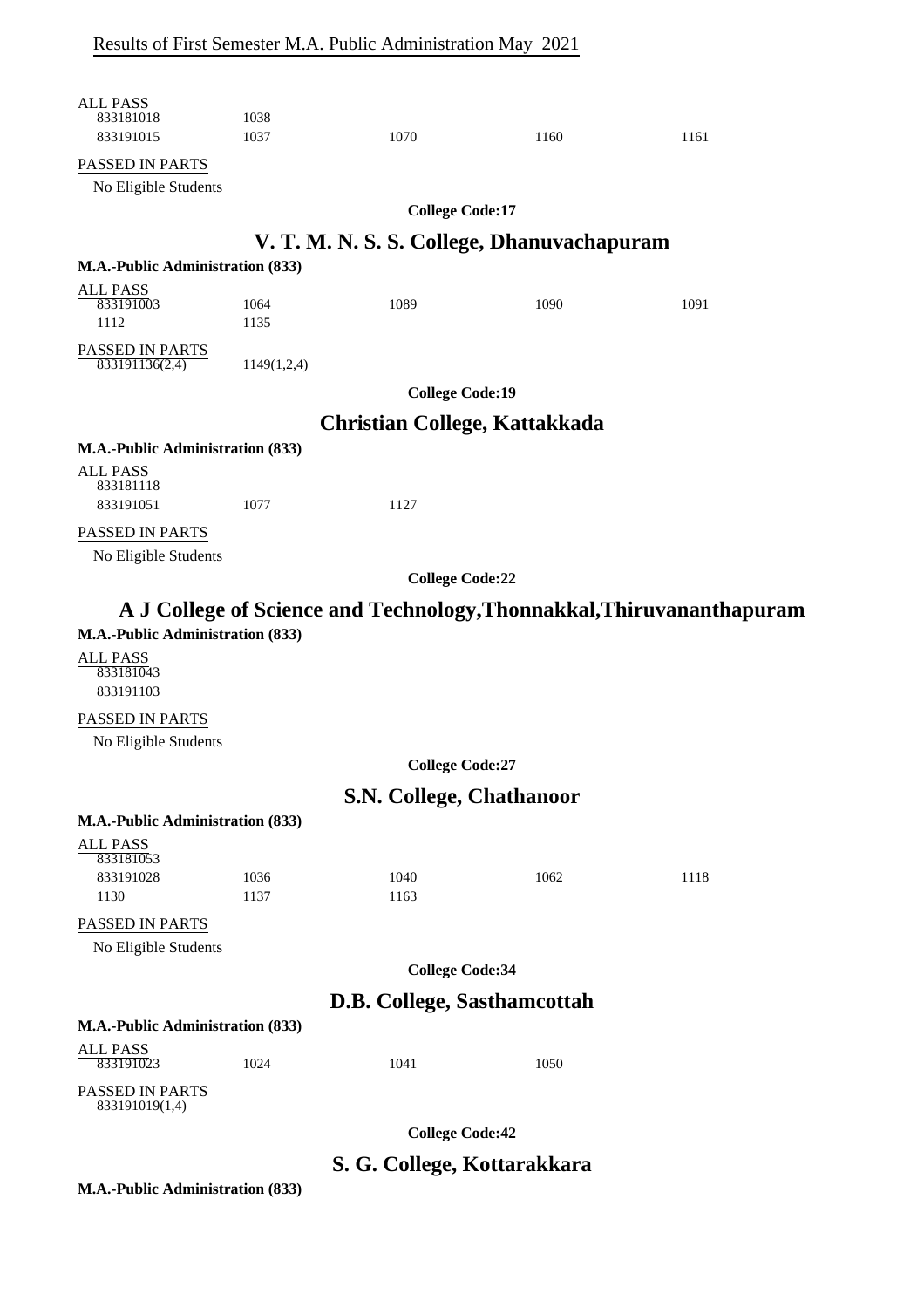ALL PASS 833181044 1125

#### PASSED IN PARTS

No Eligible Students

**College Code:46**

# **S. D. College, Alappuzha**

# **M.A.-Public Administration (833)** ALL PASS

833181020 1028 1037 833191007 1030 1125

PASSED IN PARTS 833191018(1,2)

> Trivandrum Dated : 31-01-2022

### Sd/- University Buildings CONTROLLER OF EXAMINATIONS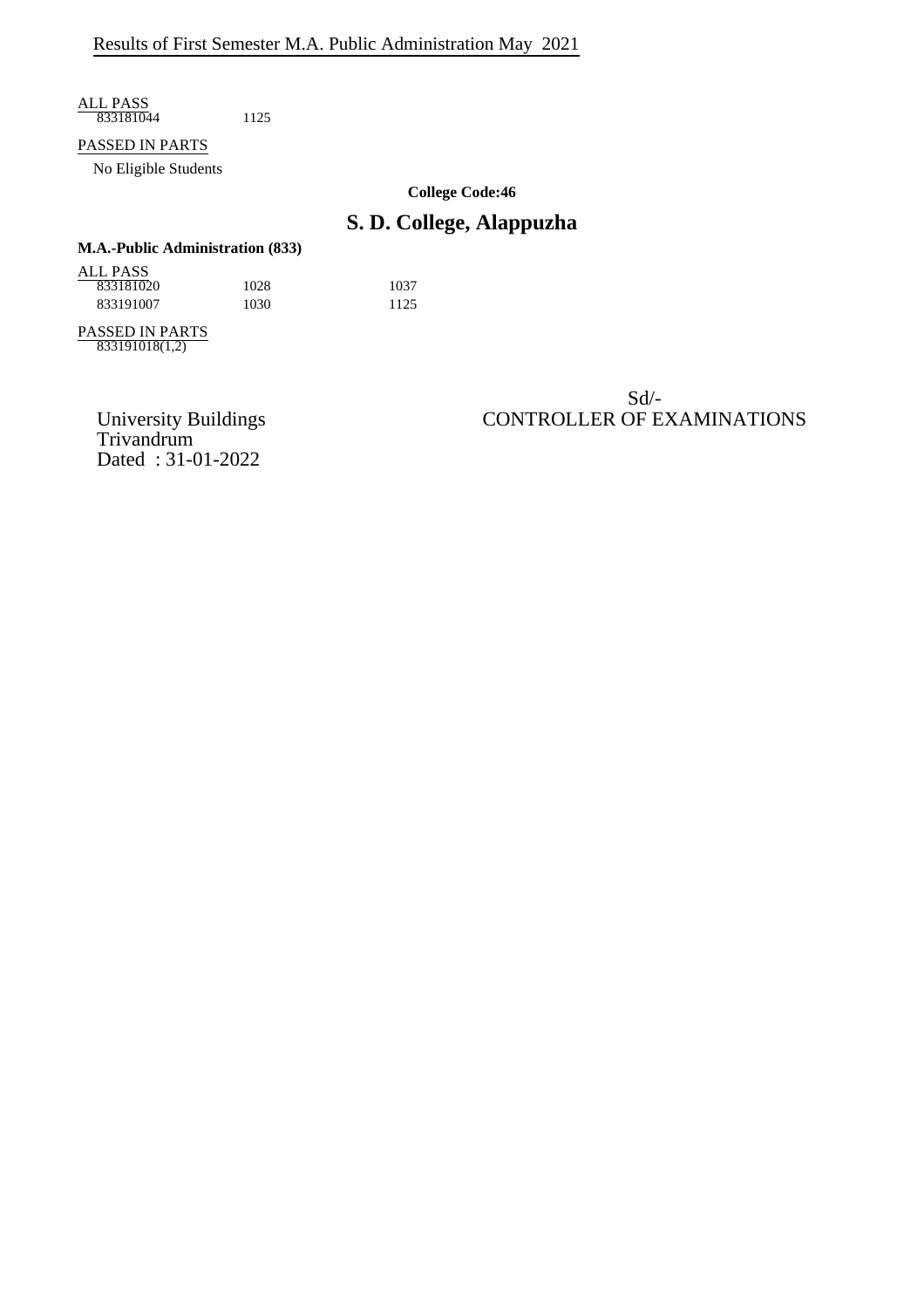#### **College Code:00**

### **SDE Kariyavattom**

#### **M.A.-Public Administration (833)**

833191052(2,4) 1159(2)

| ALL PASS        |      |      |      |      |
|-----------------|------|------|------|------|
| 833181094       | 1115 |      |      |      |
| 833191001       | 1021 | 1022 | 1032 | 1033 |
| 1045            | 1046 | 1047 | 1048 | 1049 |
| 1063            | 1069 | 1080 | 1097 | 1098 |
| 1147            | 1156 | 1167 |      |      |
| PASSED IN PARTS |      |      |      |      |

**College Code:02**

# **Govt. Sanskrit College, Thiruvananathapuram**

#### **M.A.-Public Administration (833)** ALL PASS<br>833191016 PASSED IN PARTS 833191016 1026 1027 1031 1054 1055 1065 1065 1068 1073 1084 1122 1139 1142 1158 833191013(1) 1038(3) 1154(3,4)

**College Code:03**

## **Govt. Arts College, Thiruvananthapuram**

#### **M.A.-Public Administration (833)**

| ALL PASS  |      |      |      |     |
|-----------|------|------|------|-----|
| 833171053 | 1058 | 1072 | 1103 | 108 |
| 1125      | 1141 | 146  |      |     |
| 833181001 | 1030 | 1067 |      |     |
|           |      |      |      |     |

### PASSED IN PARTS

833171087(3)

**College Code:06**

## **M. G. College, Thiruvananthapuram**

#### **M.A.-Public Administration (833)** ALL PASS 833181059 1097 1102 833191008 1014 1061 1078 1088

#### PASSED IN PARTS 833181055(3)

**College Code:14**

### **National College, Ambalathara**

### **M.A.-Public Administration (833)**

ALL PASS 833191145

1144

### PASSED IN PARTS

No Eligible Students

**College Code:15**

## **N.S.S . Neeramankara,Thiruvananthapuram**

#### **M.A.-Public Administration (833)**

ALL PASS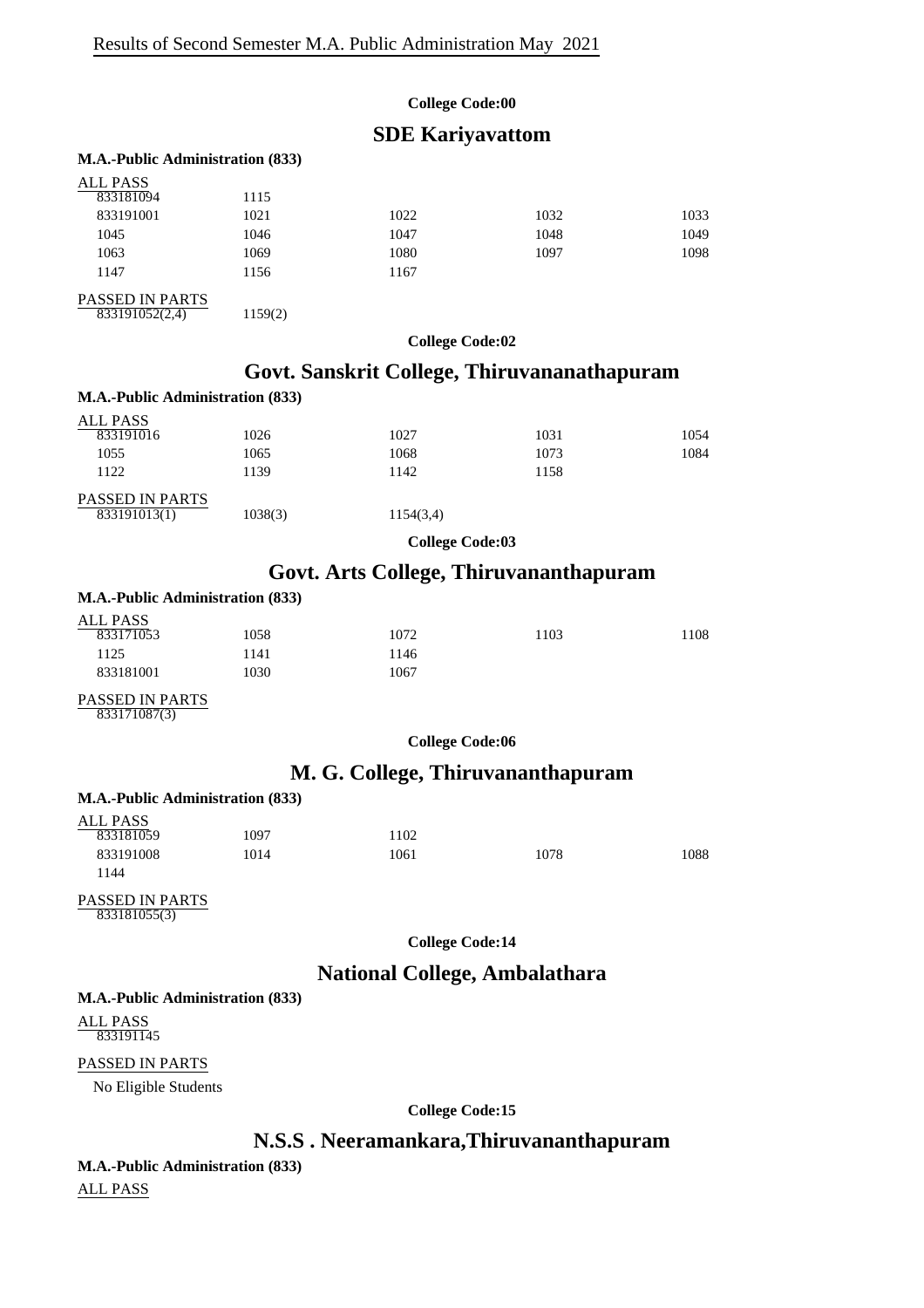|                                           |           | Results of Second Semester M.A. Public Administration May 2021 |                                            |                                                                       |
|-------------------------------------------|-----------|----------------------------------------------------------------|--------------------------------------------|-----------------------------------------------------------------------|
| 833191015                                 | 1037      | 1070                                                           | 1160                                       | 1161                                                                  |
| PASSED IN PARTS<br>833191128(1,2)         |           |                                                                |                                            |                                                                       |
|                                           |           | <b>College Code:17</b>                                         |                                            |                                                                       |
|                                           |           |                                                                | V. T. M. N. S. S. College, Dhanuvachapuram |                                                                       |
| M.A.-Public Administration (833)          |           |                                                                |                                            |                                                                       |
| <b>ALL PASS</b>                           |           |                                                                |                                            |                                                                       |
| 833191064<br>1135                         | 1089      | 1090                                                           | 1091                                       | 1112                                                                  |
| PASSED IN PARTS<br>833191003(2,3)         | 1136(3)   | 1149(2,3)                                                      |                                            |                                                                       |
|                                           |           | <b>College Code:19</b>                                         |                                            |                                                                       |
|                                           |           |                                                                |                                            |                                                                       |
| M.A.-Public Administration (833)          |           | Christian College, Kattakkada                                  |                                            |                                                                       |
| <b>ALL PASS</b>                           |           |                                                                |                                            |                                                                       |
| 833191051                                 | 1127      |                                                                |                                            |                                                                       |
| PASSED IN PARTS<br>833191077(1,3)         |           |                                                                |                                            |                                                                       |
|                                           |           | <b>College Code:22</b>                                         |                                            |                                                                       |
|                                           |           |                                                                |                                            | A J College of Science and Technology, Thonnakkal, Thiruvananthapuram |
| M.A.-Public Administration (833)          |           |                                                                |                                            |                                                                       |
| <b>ALL PASS</b><br>833181043<br>833191103 | 1048      |                                                                |                                            |                                                                       |
| PASSED IN PARTS                           |           |                                                                |                                            |                                                                       |
| No Eligible Students                      |           |                                                                |                                            |                                                                       |
|                                           |           | <b>College Code:27</b>                                         |                                            |                                                                       |
|                                           |           | S.N. College, Chathanoor                                       |                                            |                                                                       |
| M.A.-Public Administration (833)          |           |                                                                |                                            |                                                                       |
| <b>ALL PASS</b>                           |           |                                                                |                                            |                                                                       |
| 833181053<br>833191028                    | 1036      | 1040                                                           | 1062                                       | 1118                                                                  |
| 1130                                      | 1137      | 1163                                                           |                                            |                                                                       |
| PASSED IN PARTS                           |           |                                                                |                                            |                                                                       |
| No Eligible Students                      |           |                                                                |                                            |                                                                       |
|                                           |           | <b>College Code:34</b>                                         |                                            |                                                                       |
|                                           |           | D.B. College, Sasthamcottah                                    |                                            |                                                                       |
| M.A.-Public Administration (833)          |           |                                                                |                                            |                                                                       |
| <b>ALL PASS</b><br>833191041              | 1050      |                                                                |                                            |                                                                       |
| PASSED IN PARTS<br>833191019(2,3)         | 1023(3,4) | 1024(1,4)                                                      |                                            |                                                                       |
|                                           |           | <b>College Code:42</b>                                         |                                            |                                                                       |
|                                           |           |                                                                |                                            |                                                                       |
| M.A.-Public Administration (833)          |           | S. G. College, Kottarakkara                                    |                                            |                                                                       |
| <b>ALL PASS</b>                           |           |                                                                |                                            |                                                                       |
| 833181044                                 |           |                                                                |                                            |                                                                       |

PASSED IN PARTS